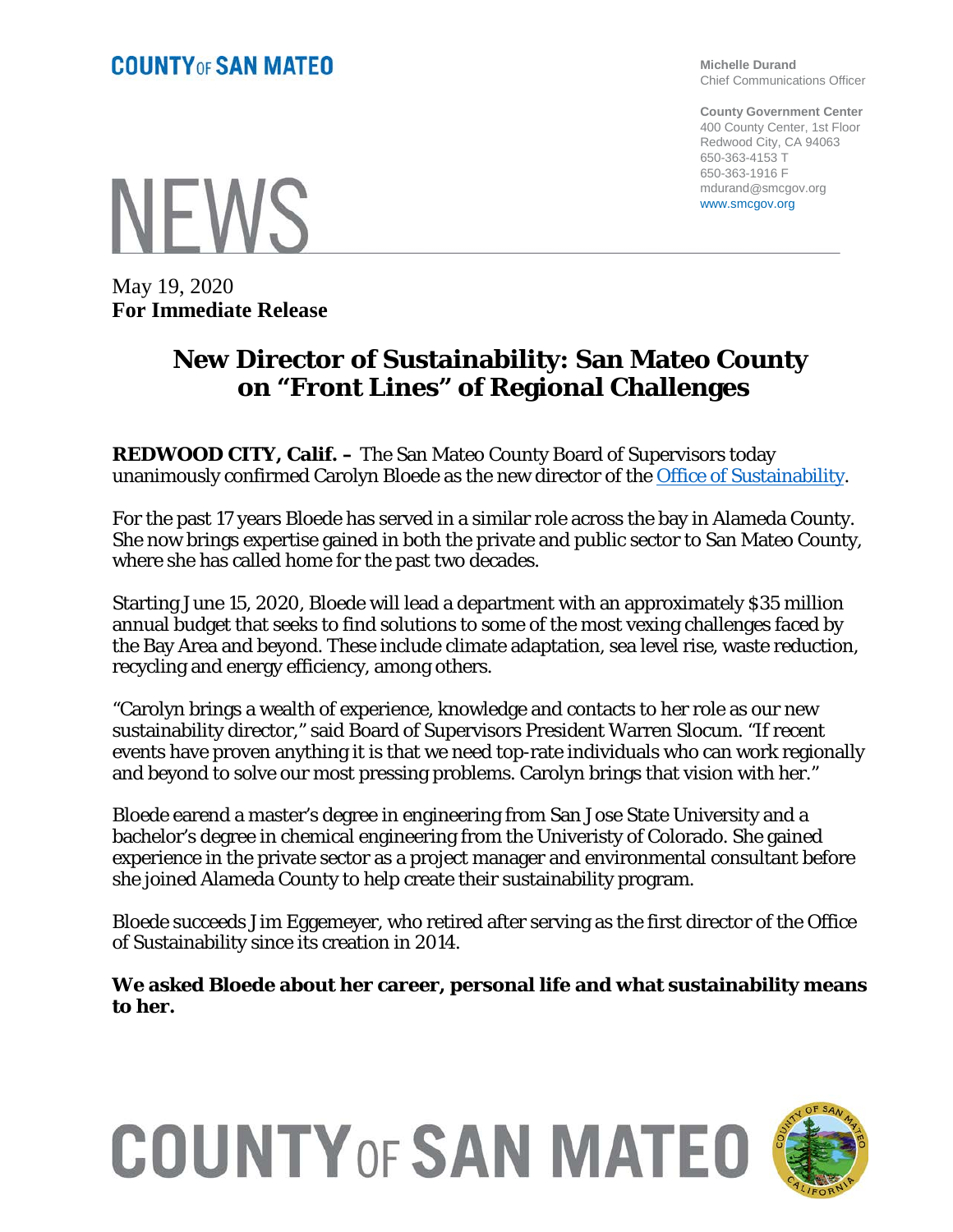*Why is the mission of the office – and that of the County – important to you?* I love county government because we're on the front lines serving communities. This is where the action is and we can have measurable impact today and in the future.

## *What is it about the County of San Mateo that made you want to work here?*

San Mateo County, besides being my home county for 20 years, has a reputation for bold sustainability action and leadership.

There is strong leadership from the Board of Supervisors, county manager and department heads to taking on and developing bold and effective solutions. Everyone is committed to building a sustainable community that fulfills the needs of the present and future. Also, the Sustainability Office staff have a regional reputation for excellence.

### *In 10 words or less, explain what "sustainability" means to you (we gave her a pass on conjunctions and prepositions):*

"Healthy communities. Vibrant economy. Clean air and water. Equitable access to nature."

#### *You began your career in the private sector. Why did you switch to the public sector?*

I learned a lot in the private sector about how businesses run and appreciate what a healthy and equitable economy can to bring to a region but also know that that this comes with responsibility to communities, to the environment.

I came to the public sector because at its core the work is mission driven with the opportunity for incredible positive impact on people's lives and the planet.

We tackle really tough challenges that require collaboration and broad input and I want to look back on my life knowing that I made a meaningful and lasting contribution.

#### *What can one small department in one geographically small county contribute to reducing the threat of climate change and making our communities more livable?*

The scale of the climate crisis and now the economic crisis demands regional action and coordination.

I love the Margaret Mead quote. "Never doubt that a small group of thoughtful, committed citizens can change the world; indeed, it's the only thing that ever has."

I see a big part of the role of sustainability offices as conveners and facilitators. To pull that wisdom from the group, to come to consensus, and to move the work forward through the collaboration..

## *What does a great day at work look like to you?*

Connecting with my team and hearing about what is happening in their lives, celebrating their successes, working through a problem together to develop a path forward.